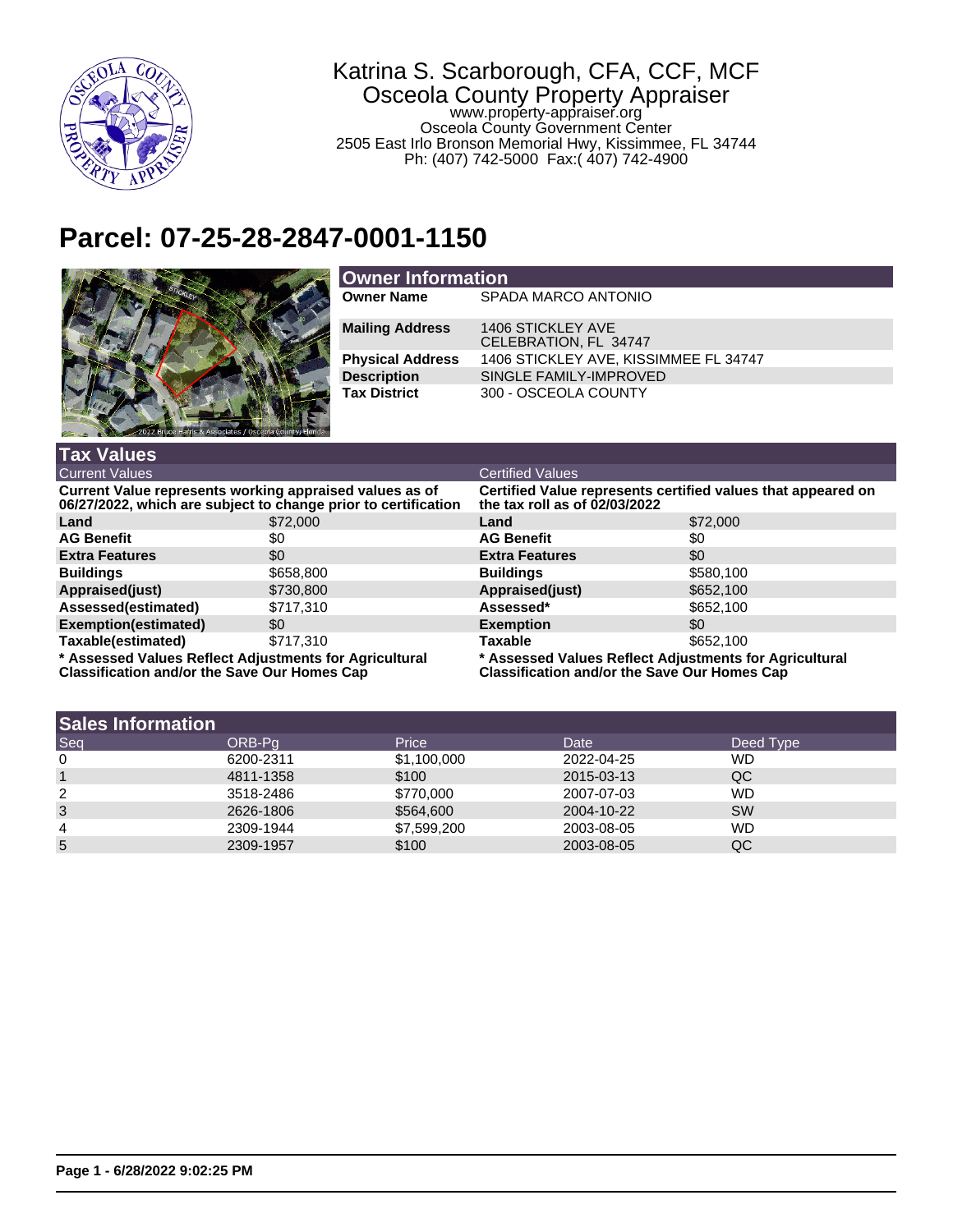| Land Information - Total Acreage: 0.25 |       |       |           |            |
|----------------------------------------|-------|-------|-----------|------------|
| <b>Land Description</b>                | Units | Depth | Land Type | Land Value |
| <b>COTTAGE</b>                         | 1.00  | 0.00  |           | \$72,000   |

| <b>Building Information</b> |                      |                      |                                                                      |
|-----------------------------|----------------------|----------------------|----------------------------------------------------------------------|
| <b>Building 1</b>           |                      |                      |                                                                      |
| <b>Description</b>          | <b>SINGLE FAMILY</b> | <b>Bedrooms</b>      | 5                                                                    |
| <b>Year Built</b>           | 2004                 | <b>Bathrooms</b>     | 3                                                                    |
| Value                       | \$658,800            | <b>Fixtures</b>      |                                                                      |
| <b>Actual Area</b>          | 4950                 | <b>Roof Cover</b>    | 4 COMPOSITE SHINGLE                                                  |
| <b>Heated Area</b>          | 3724                 | <b>Exterior Wall</b> | (0.30) 7 FRAME STUCCO  <br>(0.70) 10 CONCRETE BLOCK<br><b>STUCCO</b> |
| Building 1 subarea          |                      |                      |                                                                      |
| <b>Description</b>          | Code                 | <b>Year Built</b>    | <b>Total Sketched Area</b>                                           |
| APARTMENT-RESIDENTIAL       | <b>APT</b>           | 2004                 | 594                                                                  |
| UPPER STORY FINISHED        | <b>USF</b>           | 2004                 | 874                                                                  |
| <b>OPEN PORCH FINISHED</b>  | <b>OPF</b>           | 2004                 | 252                                                                  |
| <b>BASE AREA</b>            | <b>BAS</b>           | 2004                 | 2256                                                                 |
| <b>GARAGE FINISHED</b>      | <b>GRF</b>           | 2004                 | 594                                                                  |
| <b>OPEN PORCH FINISHED</b>  | <b>OPF</b>           | 2004                 | 128                                                                  |
| <b>OPEN PORCH FINISHED</b>  | <b>OPF</b>           | 2004                 | 252                                                                  |

**Legal Description**

**Legal Description** CELEBRATION AREA 5 PB 15 PGS 44-98 LOT 115 19-25-28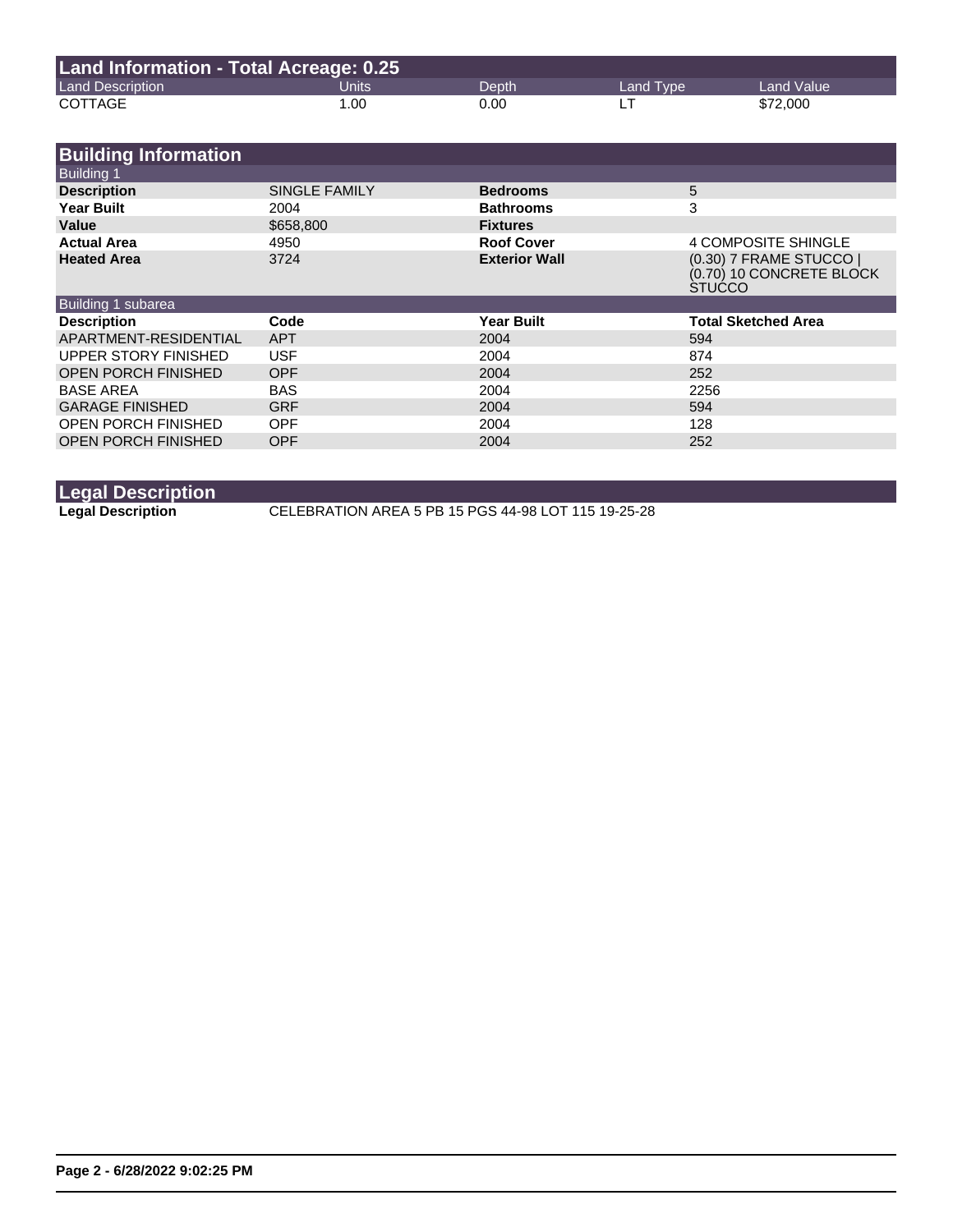

07-25-28-2847-0001-1150 11/28/2007